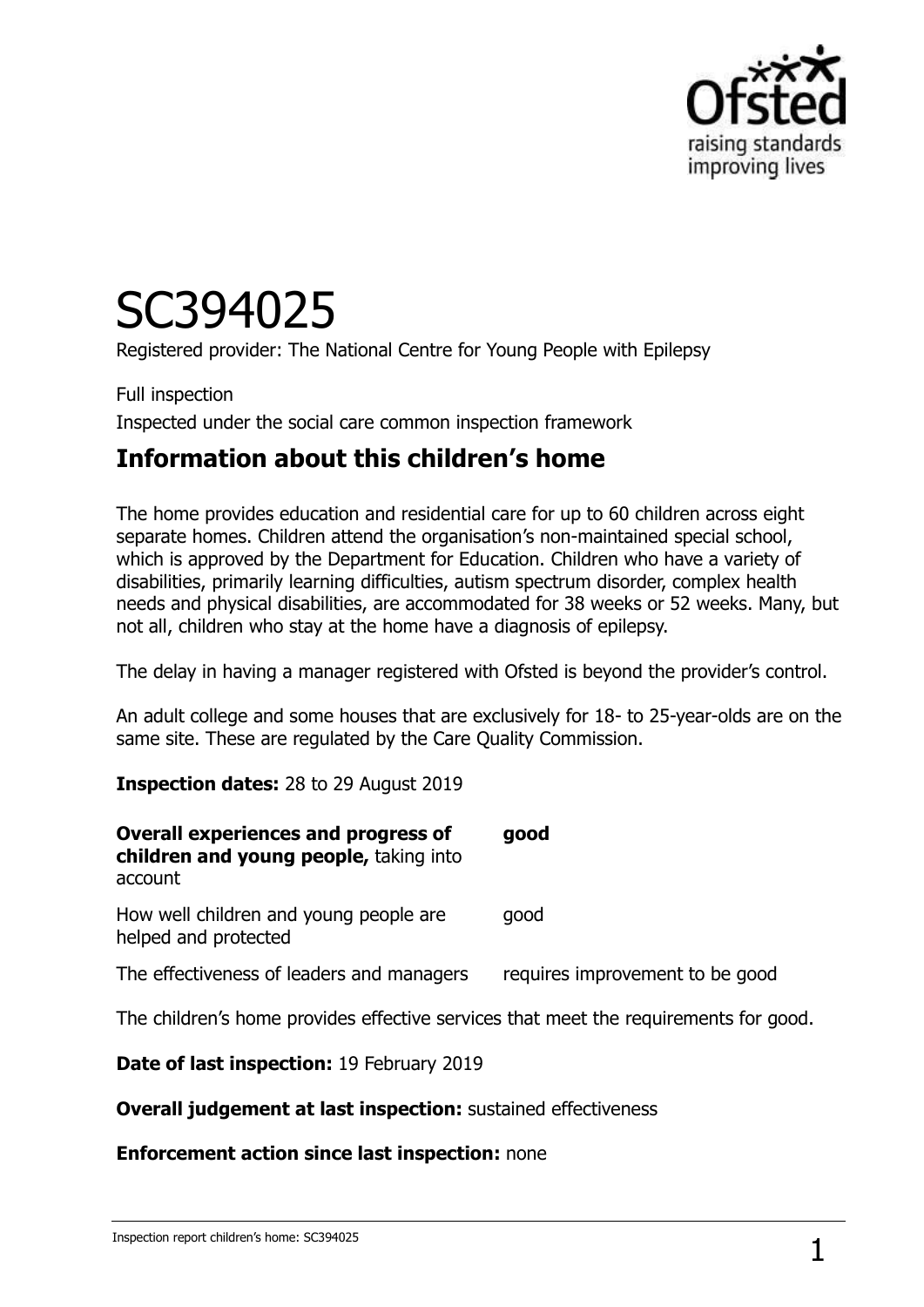

# **Recent inspection history**

| <b>Inspection date</b> | <b>Inspection type</b> | <b>Inspection judgement</b>        |
|------------------------|------------------------|------------------------------------|
| 19/02/2019             | Interim                | Sustained effectiveness            |
| 27/06/2018             | Full                   | Good                               |
| 09/01/2018             | Interim                | Sustained effectiveness            |
| 06/06/2017             | Full                   | Requires improvement to<br>be good |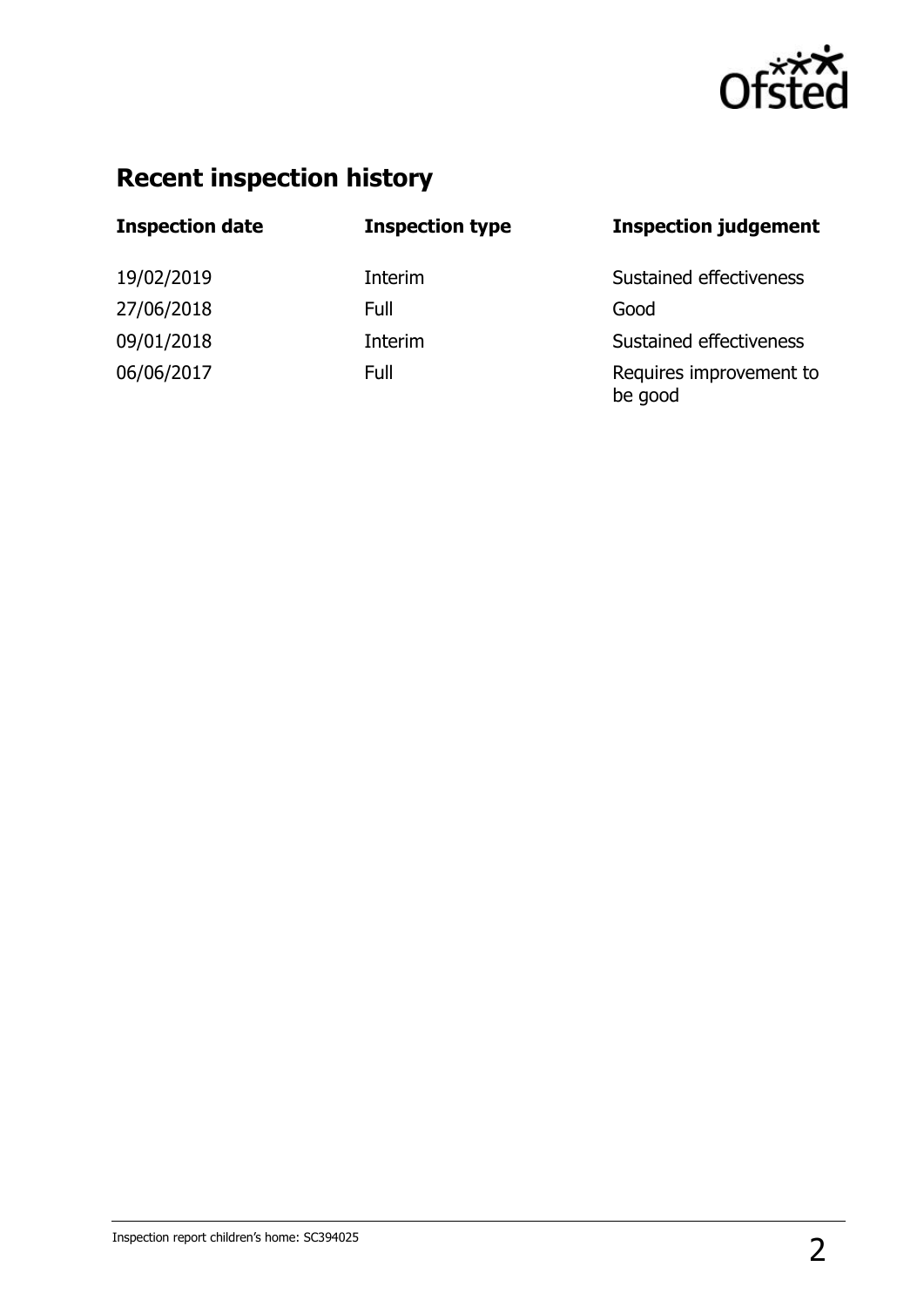

## **What does the children's home need to do to improve?**

#### **Statutory requirements**

This section sets out the actions that the registered person(s) must take to meet the Care Standards Act 2000, Children's Homes (England) Regulations 2015 and the 'Guide to the children's homes regulations including the quality standards'. The registered person(s) must comply within the given timescales.

| <b>Requirement</b>                                                                                                                                                                                                                                                                                                                                   | Due date   |
|------------------------------------------------------------------------------------------------------------------------------------------------------------------------------------------------------------------------------------------------------------------------------------------------------------------------------------------------------|------------|
| The registered person must recruit staff using recruitment<br>procedures that are designed to ensure children's safety.<br>The registered person may only-<br>employ an individual to work at the children's home; or<br>if an individual is employed by a person other than the<br>registered person to work at the home in a position in which the | 31/12/2019 |
| individual may have regular contact with children, allow that<br>individual to work at the home, if the individual satisfies the<br>requirements in paragraph (3).                                                                                                                                                                                   |            |
| The requirements are that-<br>the individual has the appropriate experience, qualification and<br>skills for the work that the individual is to perform;<br>full and satisfactory information is available in relation to the<br>individual in respect of each of the matters in Schedule 2.<br>(Regulation 32 (1)(2)(a)(b)(3)(b)(d))                |            |
| This especially applies to making sure the necessary checks are<br>in place for agency staff.                                                                                                                                                                                                                                                        |            |
| The registered person must maintain records ("case records")<br>for each child which-<br>are kept up to date. (Regulation 36 $(1)(b)$ )                                                                                                                                                                                                              | 31/12/2019 |
|                                                                                                                                                                                                                                                                                                                                                      |            |
| The registered person must prepare and implement a policy<br>$which$ —<br>is intended to safeguard children accommodated in the<br>children's home from abuse or neglect; and<br>sets out the procedure to be followed in the event of an<br>allegation of abuse or neglect. (Regulation 34 $(1)(a)(b)$ )                                            | 31/12/2019 |
|                                                                                                                                                                                                                                                                                                                                                      |            |

#### **Recommendations**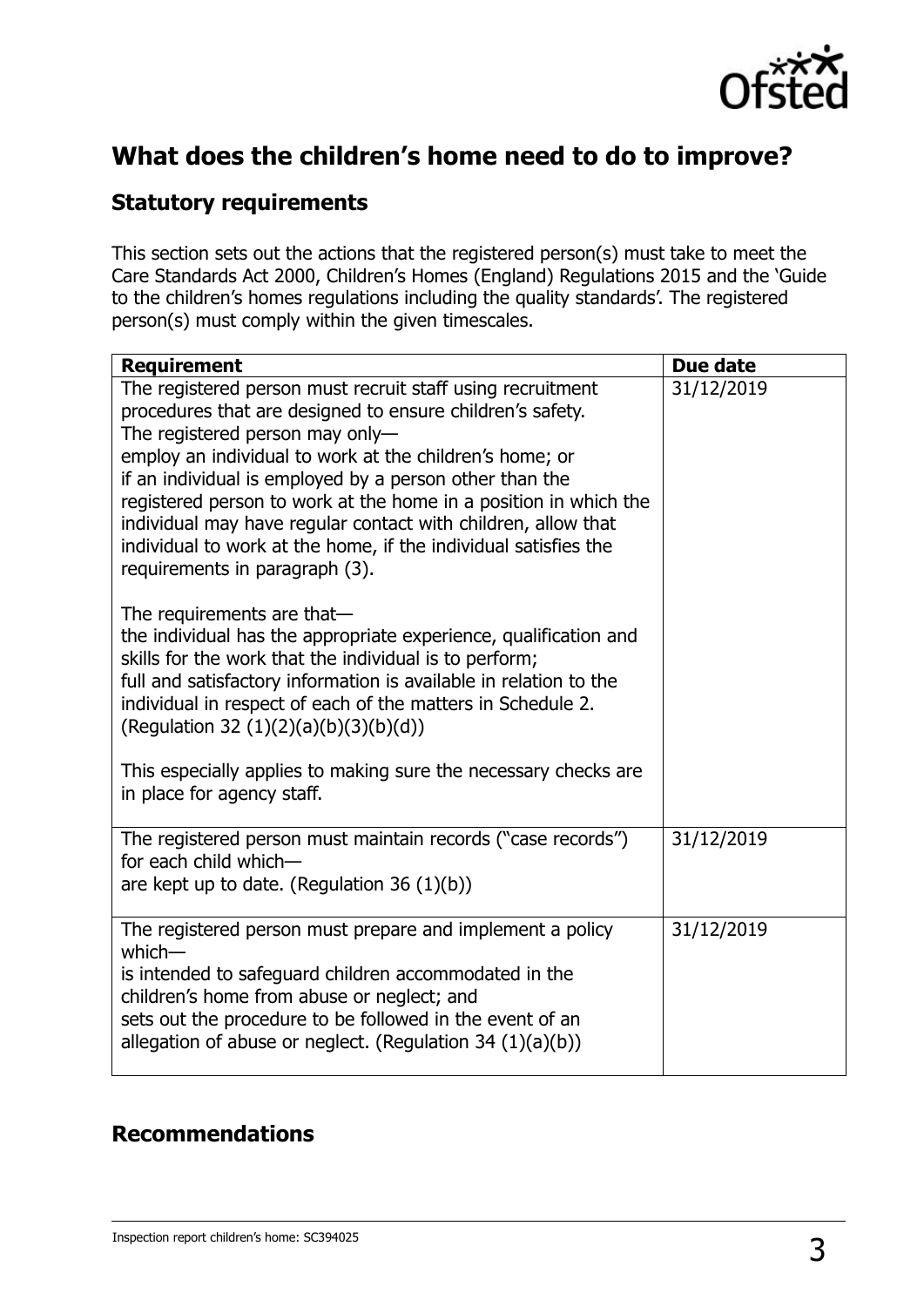

- A record of supervision should be kept for staff, including the manager. The record should provide evidence that supervision is being delivered in line with regulation 33(4)(b) ('Guide to the children's homes regulations including the quality standards', page 61, paragraph 13.3)
- Requiation 40(4) requires the registered person to notify Ofsted and other relevant persons if one of the situations specified in regulation 40(4)(a)-(d) occurs, or if there is an incident relating to the protection, safeguarding or welfare of a child living in the home which the registered person considers to be serious (40(4)(e)). ('Guide to the children's homes regulations including the quality standards', page 63, paragraph 14.10

## **Inspection judgements**

#### **Overall experiences and progress of children and young people: good**

Children and young people live in a life-enriching environment where they are free to enjoy new experiences as well as to pursue their existing interests. Some have enjoyed a holiday for the first time, while others have performed a charity parachute jump. Children and young people make good progress, such as in mobility, social integration and epilepsy management.

Staff provide children and young people with high-quality care that is delivered with enthusiasm and warmth. Staff demonstrate due diligence and celebrate each child and young person's unique personality.

Staff are attuned to each child and young person's communication needs. They use bespoke methods to engage with each child and young person. Staff interpret eye contact, facial expressions and noises so each child and young person, regardless of their level of communication difficulty, has a voice. A professional said, 'A young person prepares his answers in advance of the house meeting, allowing him to fully participate within the group in a timely way.'

Staff encourage children and young people to consider the wider community, for example by collecting food for a local foodbank. Children and young people were able to make a large donation and meet the volunteers.

The organisation's own health professionals are on hand to provide specialist advice and support to meet children and young people's health needs. Children and young people make significant progress, for example a reduction in the number and frequency of seizures, being able to walk or sit independently and being able to manage their own personal care.

#### **How well children and young people are helped and protected: good**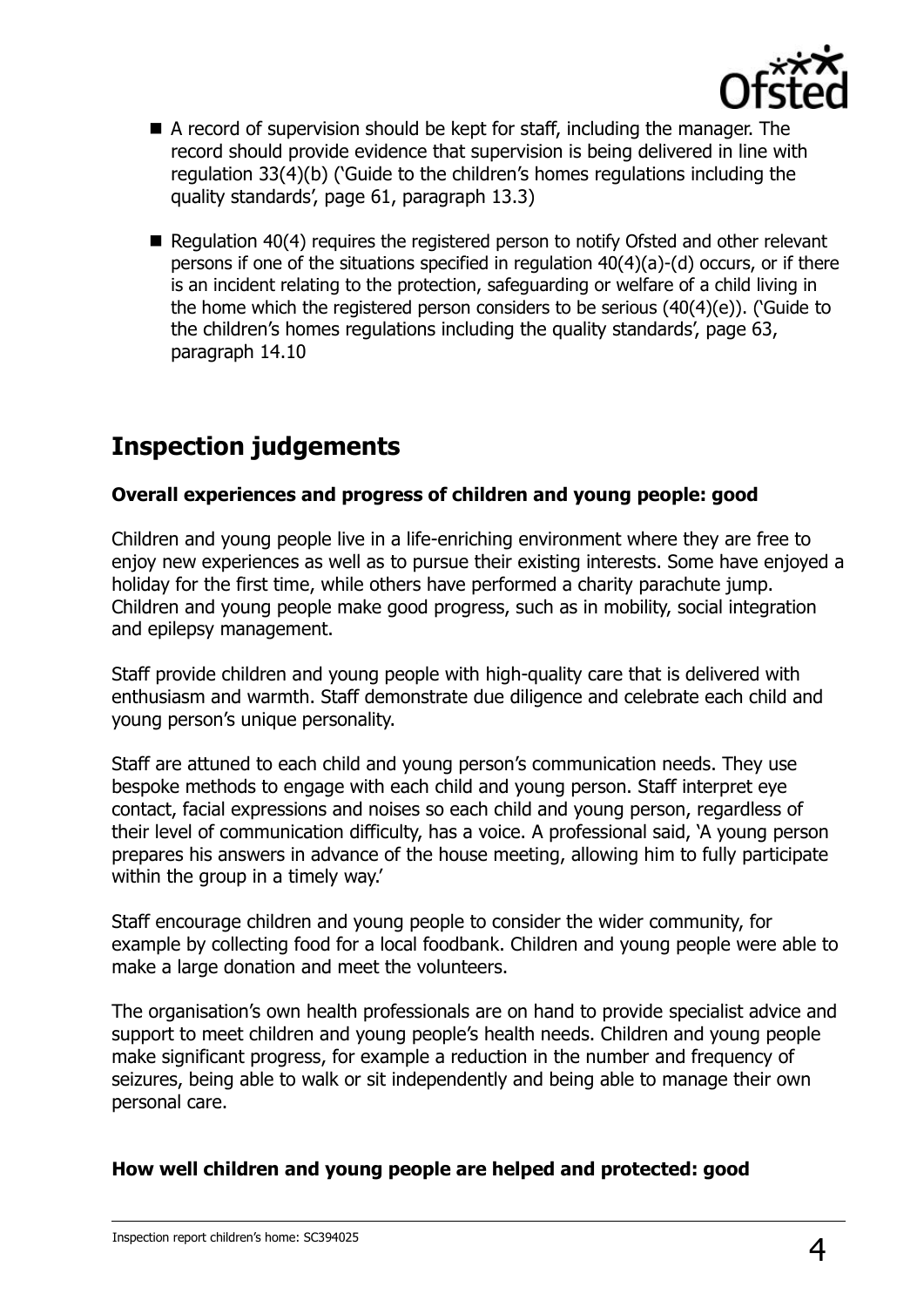

Staff provide the children and young people with a safe place to live. They have a good understanding of the children and young people's needs. They use well-written and clear risk assessments that support children and young people's safety inside and outside of the home. Staff perform regular checks to keep children and young people safe, such as recording bath temperatures to ensure that children and young people do not get scalded.

Staff record incidents well. There is not an overuse of physical intervention. Staff follow the bespoke behaviour management plans to help children and young people develop their coping strategies and social skills at a rate commensurate with their understanding and abilities.

Staff help children and young people to understand risk and how to stay safe. Staff appreciate the need for children and young people to become independent. A staff member said, 'We used to be risk averse, but now we allow children to take appropriate risks.'

Children and young people enjoy trusting relationships with the staff. Staff place children and young people's well-being and safety at the centre of practice. Children and young people's learning difficulties make them particularly vulnerable, and this means that staff have to plan effectively and in detail to ensure that they are kept safe. A young person said, 'I feel happy and safe here.'

In one case, senior leaders did not ensure that staff fully applied the safeguarding procedure in practice. Safeguarding records lacked sufficient details. There was a lack of professional curiosity. Reasons for action taken, such as speaking to a child or staff member, were unclear. Although children and young people were not at risk, senior leaders did not complete an internal investigation promptly.

#### **The effectiveness of leaders and managers: requires improvement to be good**

The approach to record keeping needs improving. Some case records are not up to date or contain conflicting information. For example, staff reviewed one placement plan before a review but did not update it with the new goals following the review. Staff supervision records did not always demonstrate that the issues raised were followed up in subsequent supervisions.

Safer recruitment practice is followed for permanent staff. However, staff responsible for recruitment do not quality assure the practice of employment agencies to ensure that all the necessary checks, required by regulation, are completed to a satisfactory standard. They do not check whether the required level 3 qualification is through the adult or children route.

Leaders and managers have demonstrated their determination to strive for continuous improvement by changing the staff structure. They have ensured that there are clear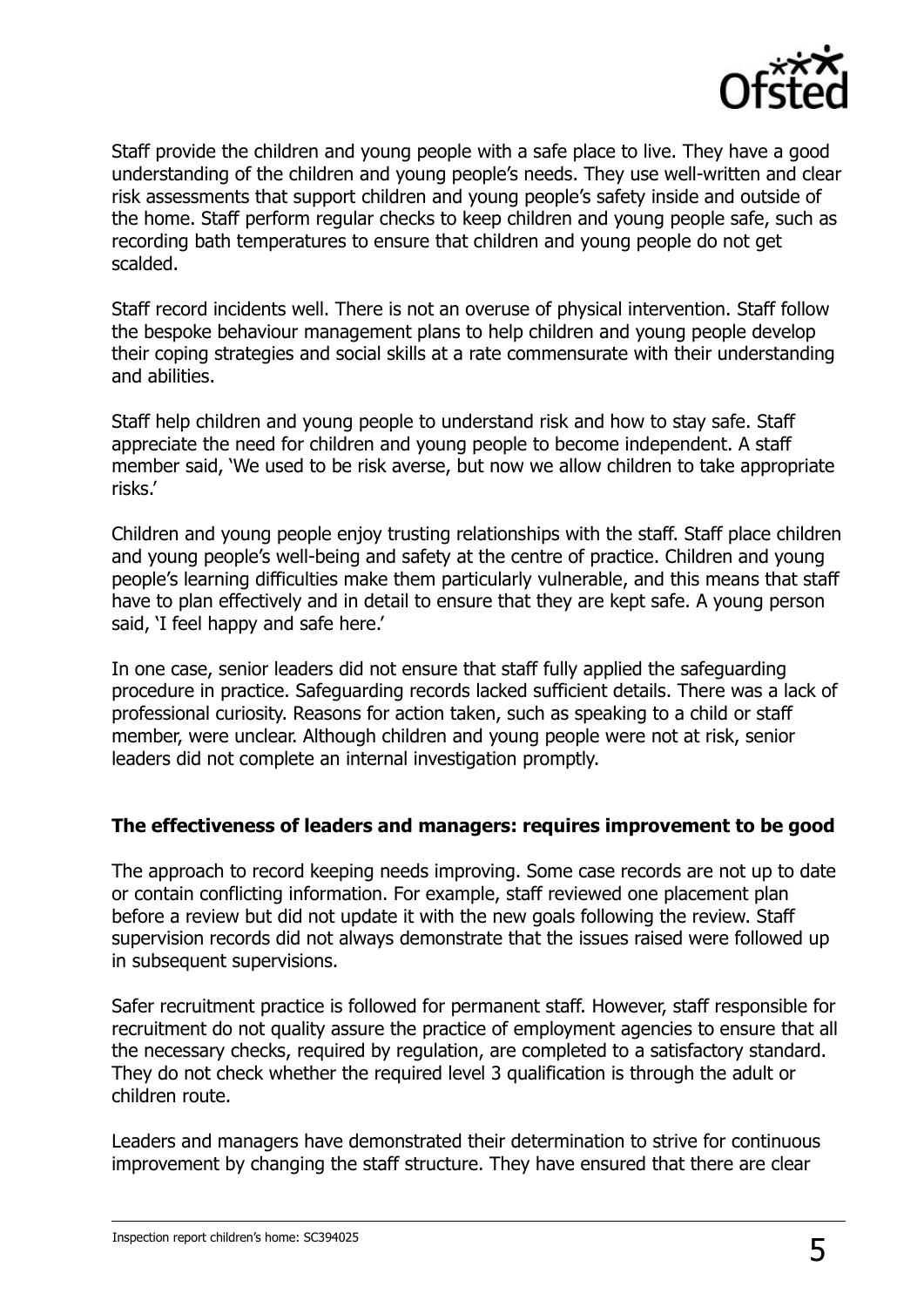

levels of accountability and delegation. The registration status of the provision is being negotiated with Ofsted, to determine whether it should be inspected as a residential special school or a children's home. Leaders and managers continue to be solution focused and have experienced delays in resolving the registered manager status that are beyond their control.

Senior leaders have well-advanced plans to make a considerable investment in the physical environment. This includes refurbishing children and young people's bedrooms and making the environment homelier, with less of a 'clinical feel'. They have identified other weaknesses, such as the need to improve software for managing incidents. Equally, plans are well advanced to address this.

The organisation's leaders are experts in their field. They work with health professionals, education professionals and universities to develop new tools to advance the understanding and treatment of epilepsy. Staff train other organisations about epilepsy. Care staff recently provided bespoke training for staff in a supported living placement, so that they understood the particular needs of a young person moving into adulthood. They also provide training to household members that helps minimise anxieties when children and young people visit their family.

Leaders and managers monitor events across all of the homes. They notify others of significant events. In one case, managers did not notify Ofsted of an event due to their interpretation of the guidance. The independent visitor provides another level of monitoring. He acts as a critical friend, providing a detailed report of his findings and subsequent recommendations. Leaders and managers take these seriously and use them as a tool for improvement.

## **Information about this inspection**

Inspectors have looked closely at the experiences and progress of children and young people. Inspectors considered the quality of work and the differences made to the lives of children and young people. They watched how professional staff work with children and young people and each other and discussed the effectiveness of help and care provided. Wherever possible, they talked to children and young people and their families. In addition, the inspectors have tried to understand what the children's home knows about how well it is performing, how well it is doing and what difference it is making for the children and young people whom it is trying to help, protect and look after.

Using the 'Social care common inspection framework', this inspection was carried out under the Care Standards Act 2000 to assess the effectiveness of the service, how it meets the core functions of the service as set out in legislation, and to consider how well it complies with the Children's Homes (England) Regulations 2015 and the 'Guide to the children's homes regulations including the quality standards'.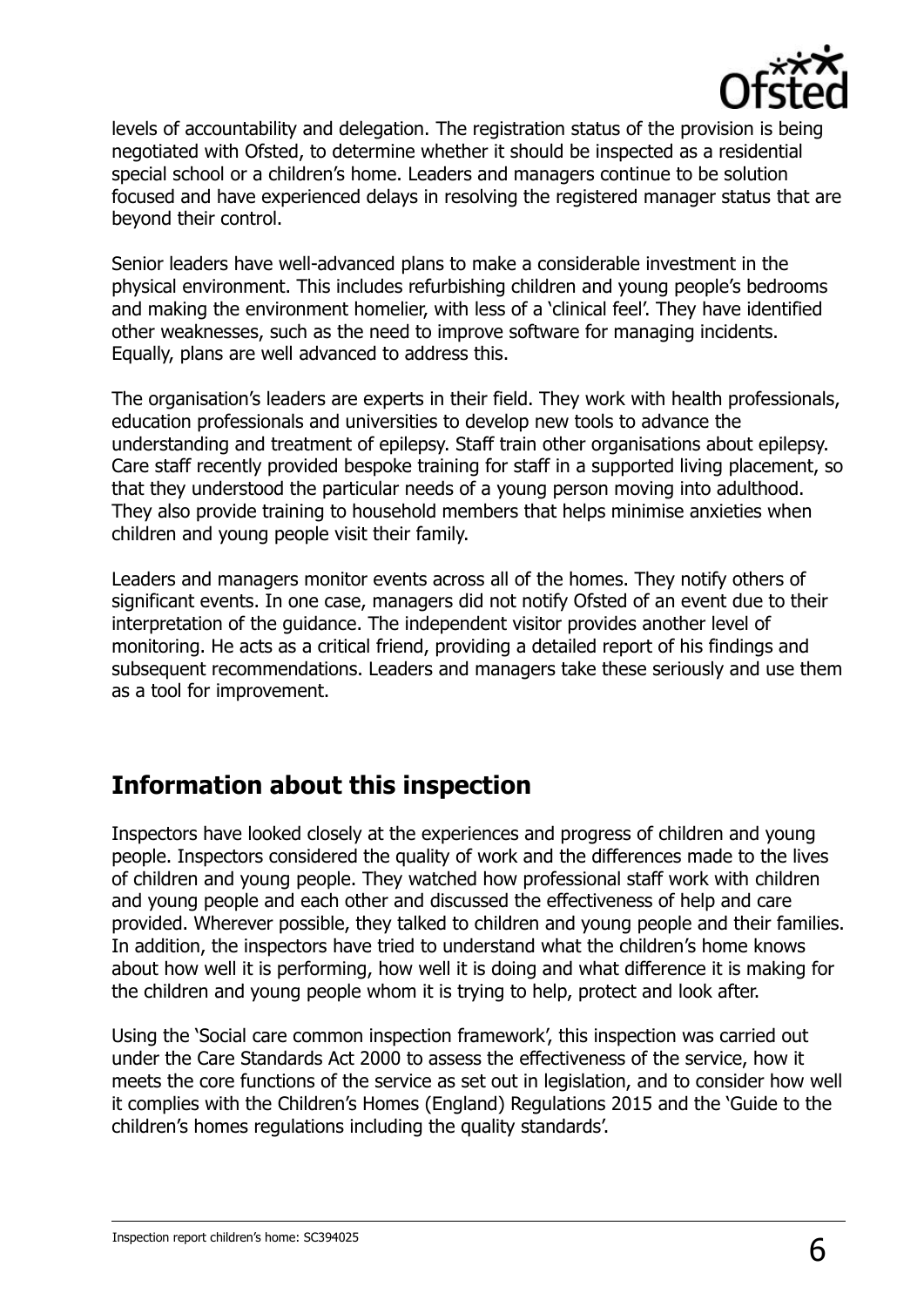

## **Children's home details**

**Unique reference number:** SC394025

**Provision sub-type:** Residential special school

**Registered provider:** The National Centre for Young People with Epilepsy

**Registered provider address:** St Piers Lane, Lingfield, Surrey RH7 6PW

**Responsible individual:** Rosemarie Pardington

**Registered manager:** Post vacant

### **Inspectors**

Keith Riley, lead social care inspector Paul Taylor, social care inspector Chris Peel, social care inspector